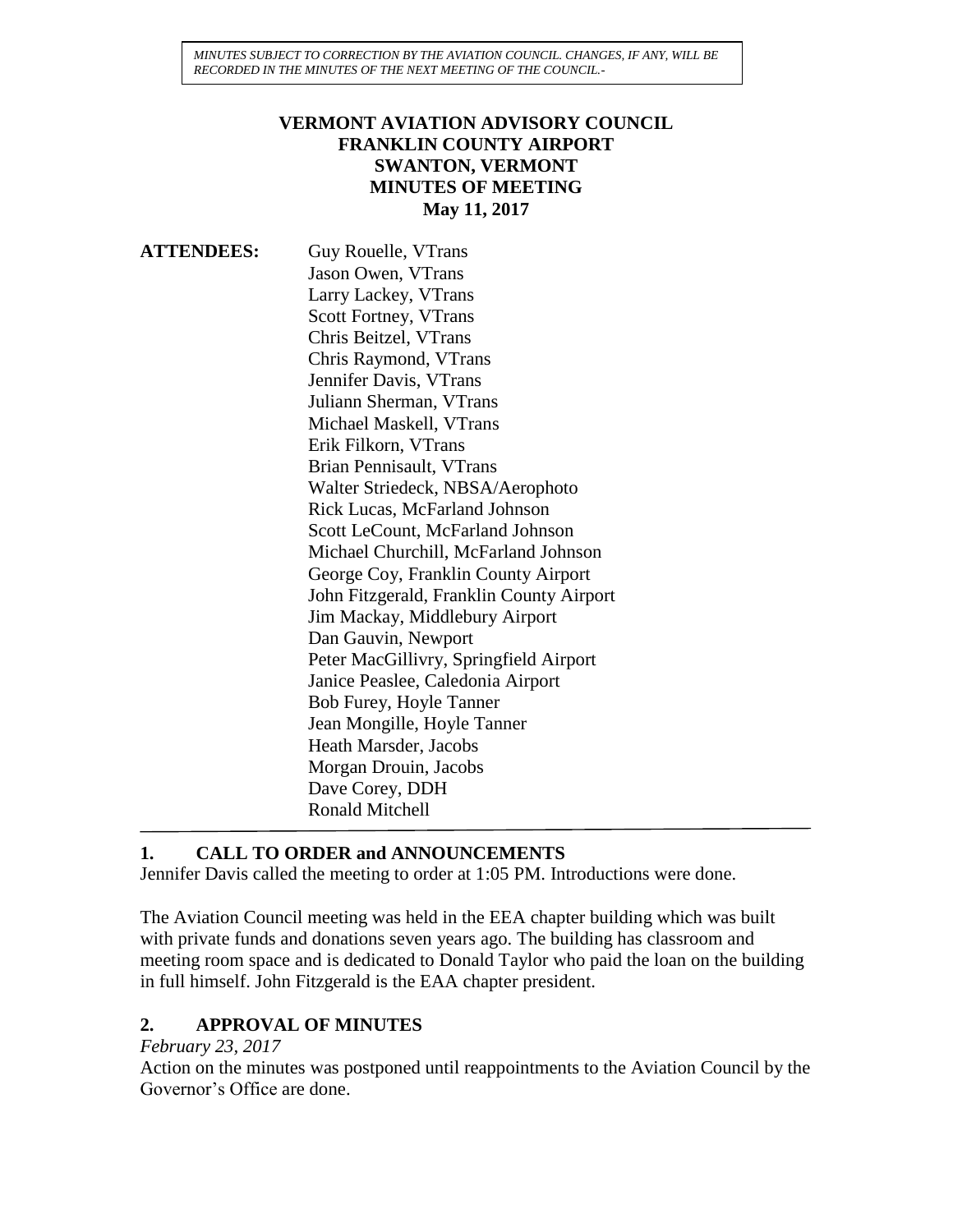Guy Rouelle reviewed the progress made by the Aviation Division in the last six years, noting the Aviation Division does more with little resources. To date 10 state airports that were in disrepair and to be closed have been rehabilitated and are now in a safe situation. Over \$70 million worth of development has been done. Leases have been expanded. The airports are sustainable and on a path of continued growth. Mr. Rouelle announced as of June 2, 2017 he will be leaving his position as Aviation Director, a job he loves, to work in the private sector developing airports. An acquisition company will be formed to fund the buildout of Newport and Springfield airports and the work being done at Highgate and Rutland.

## **4. ROUND ROBIN DISCUSSION**

#### **Highgate**

George Coy reported the projects at Franklin County Airport include extending the taxiway and building more hangars (nine people have inquired about hangar space). The FBO is very busy. Fuel sales are up. The flight school is adding a fourth airplane to the fleet. There are currently 18 active students. More examiners are needed. There is only one active DAR to certify homebuilt airplanes. The FSDO is a mess. The FAA maintenance representative has not inspected the airport in 14 years.

#### Springfield

Pete MacGillivry stated a new lease needs to be in place at Hartness Airport. It is exciting to hear that Guy Rouelle will continue work in Springfield.

Walter Striedeck reported on events to be held at the airport including ACE camp (Jim Hagedorn to give rides in his P-51) and a glider instruction clinic with support from Vermont Aeronautics. The airport had good support for snow removal and welcomes the help from Guy Rouelle in the private sector. Mr. Striedeck congratulated Guy Rouelle on his great career and the culture and superb level of integration he brought to aviation. The job was well done and Godspeed going forward.

## Middlebury

Jim Mackay reported the runway extension at Middlebury to 3,200' and widening to 10' is proceeding without issue. The parallel taxiway will be straightened and resurfaced. Tree removal is being done as needed. Mr. Mackay announced he completed his glider CFI certification and will be instructing for three days with CAP. Thanks and congratulations are extended to Guy Rouelle for the amazing aviation system he built. A path forward is needed to ensure continuity and to not lose nearly two decades of corporate knowledge.

#### Bennington

Dave Corey reported a nonprofit corporation was formed at Bennington to stimulate private enterprise on the airport. The maintenance shop at the airport is highly regarded. Flight instruction will begin this summer. The runway extension and taxiway projects will be done next year. It is hoped to add more businesses at the airport and create jobs.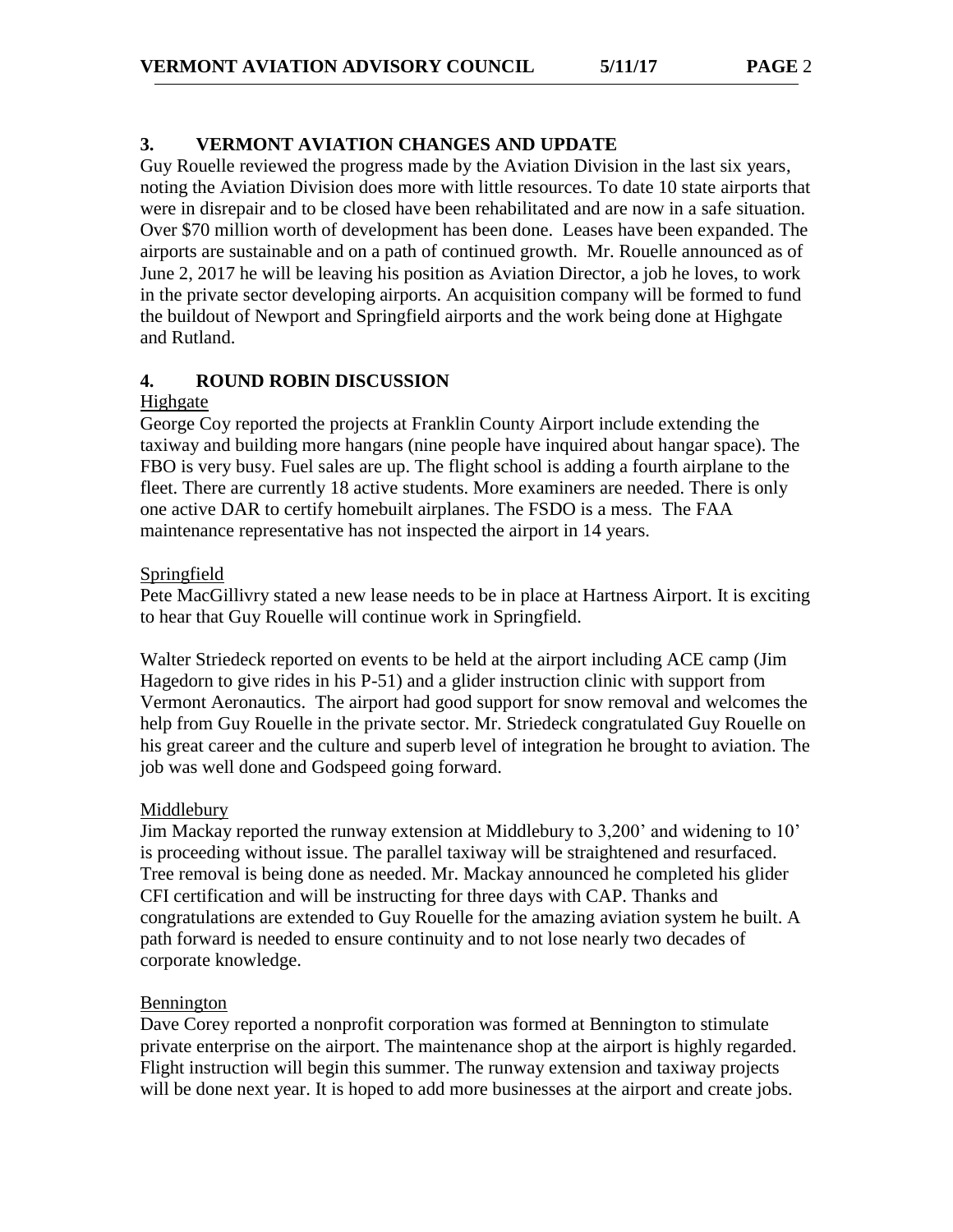#### Caledonia

Chris Raymond, Education and Safety Specialist in the Aviation Division and new pilot, reported the culture is coming back at the Caledonia Airport. Membership in the EAA Chapter has increased from three to 26 members in two years. An event called "Protect and Serve" will be held that brings together fire, police, the community, and the airport. There are improvements to facilities including new fencing. The pilots at the airport are starting a program for high school students to go to VTC for aviation and are getting instructional certification to be able to offer instruction at the airport.

#### Newport

Dan Gauvin reported construction at the airport is coming to completion. Jets are using the airport. Fuel sales are up. There is an airshow scheduled July 29  $\&$  30, 2017. The airport is looking for a flight instructor and a part-time mechanic.

# **5. RPC AND ECONOMIC DEVELOPMENT CORP.**

No report.

# **6. STATEWIDE FEDERALLY FUNDED PROJECTS**

*Rutland*

- The Rutland development plan will likely be funded.
- Much infrastructure has been built at the airport. The airport is the busiest state airport in Vermont.
- Work continues per the development plan (retaining wall and parallel runway). Primary runway and parking lot reconstruction are the next big projects

## *Middlebury*

 The parallel taxiway and runway widening and extension are progressing. The runway is expected to reopen June 24, 2017.

## *Bennington*

• Projects include the runway safety area and parallel taxiway.

## *Franklin County (Highgate)*

- A new taxiway, apron, and taxi lane is to be built.
- Obstruction study and runway extension analysis will be done.

## *Caledonia*

- Construction study and design for the primary runway and taxiway will be done.
- Tree obstructions will be cleared.

## *Morrisville-Stowe*

- Development per the master plan continues. Developable land for hangars is limited so the state is looking to acquire land for hangar space.
- Private funds and bridge funds will finance the new terminal facility that will include a café/restaurant.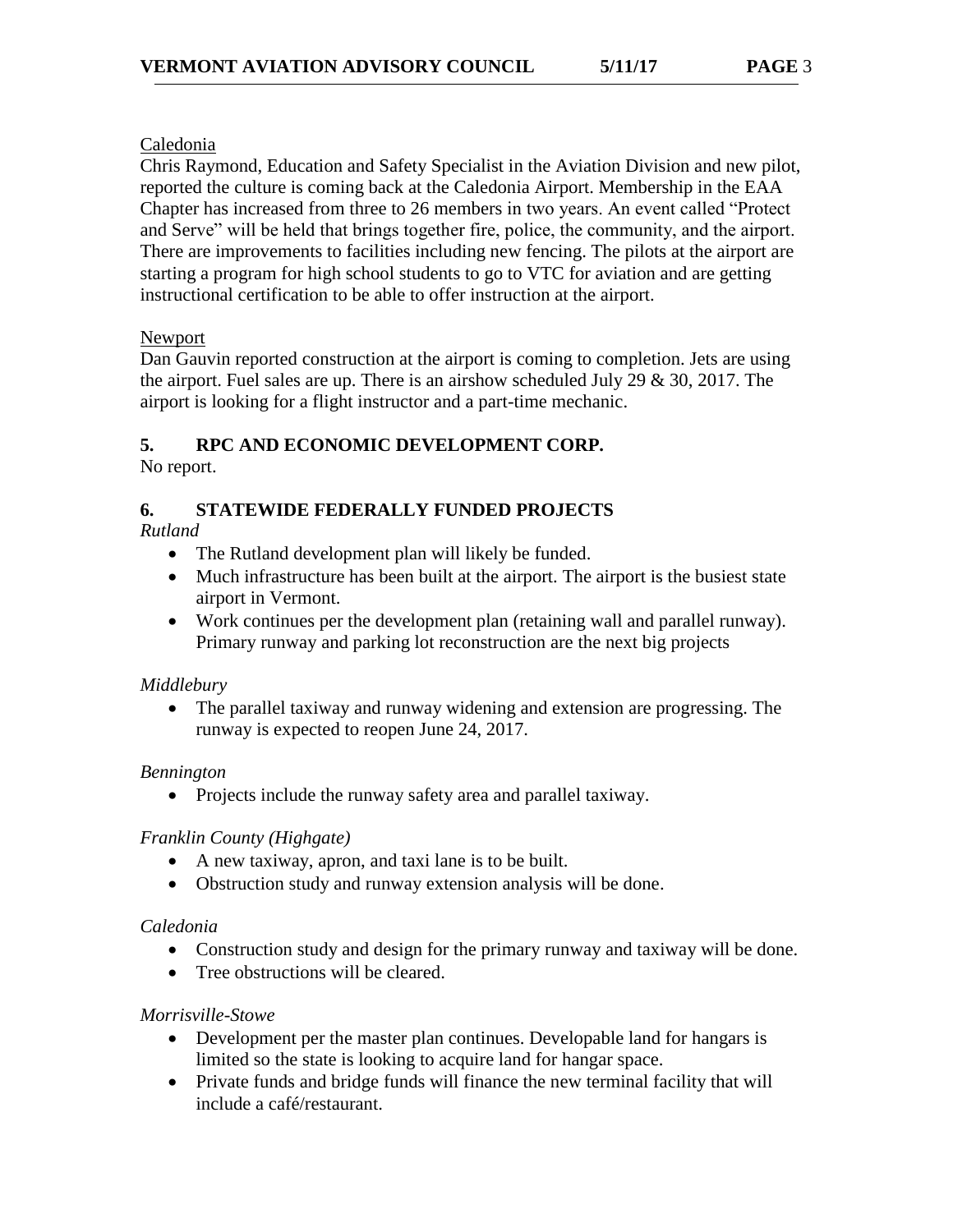There will be a flight school and helicopter emergency management service at the airport. Air charter operations will also continue.

## *Grants & Miscellaneous Information*

 Grants have been submitted for work at Rutland, Middlebury, Morrisville-Store, Springfield, Bennington, Newport, and for fencing statewide. The total grant program is \$9.3 million.

## **7. AIRPORT SYSTEM AND POLICY PLAN**

Rick Lucas and Scott LeCount with McFarland Johnson explained the scoring of the state airports into four categories based on facilities, runways, taxiways, lighting, hangars, tie downs, approach, support equipment, and operation services offered (fuel, terminal FBO, instruction, maintenance, avionics, de-icing, snow removal) to identify where resources should be invested. Historical data and comparison to national trends show the state airports with good investment and management exceed the statewide performance average. Vermont tax on aircraft sales will negatively impact growth in the number of jets and turbine aircraft in the state. The industry trend is in favor of jet and turbine growth. Vermont is consistent with the national trend, but does not have many jets. The Vermont policy needs to be changed to support jet and turbine growth. There are some areas of the state not served by aviation service, but the system airports are located by centers of economic activity and population. Runway length in Vermont falls into two categories – short and long. More airports have no lead fuel than Jet A. Few airports have precision approach. Next steps with the plan include the system activity forecast report and the performance analysis.

# **8. AVIATION EDUCATION**

Chris Raymond explained the aviation education mission of reaching out to aviation and non-aviation communities through community outreach, cooperation with education (STEM), events at airports, and other fun activities such as a photo contest, statewide calendar, passport stamped with each airport visited in the state.

## **9. EAA CONSORTIUM UPDATE**

John Fitzgerald noted the four chapters of the Experimental Aircraft Association (EEA) are Caledonia, Rutland, Bennington, and Franklin County. EEA promotes aviation (Young Eagle flights). The chapters are growing. The chapters coordinate and cooperate with each other on events and ideas. The goal is to fly as many youth as possible and bring people to the airport to learn how to build aircraft.

## **10. FAA COMPLIANCE ORDER 5190.6c PROPOSED (EAA)**

Not out for public notice yet.

# **11. AIRPORT FUEL PRICE DISCUSSION**

Discussion tabled to the next meeting.

# **12. NEW/OTHER BUSINESS**

*Sales Tax*